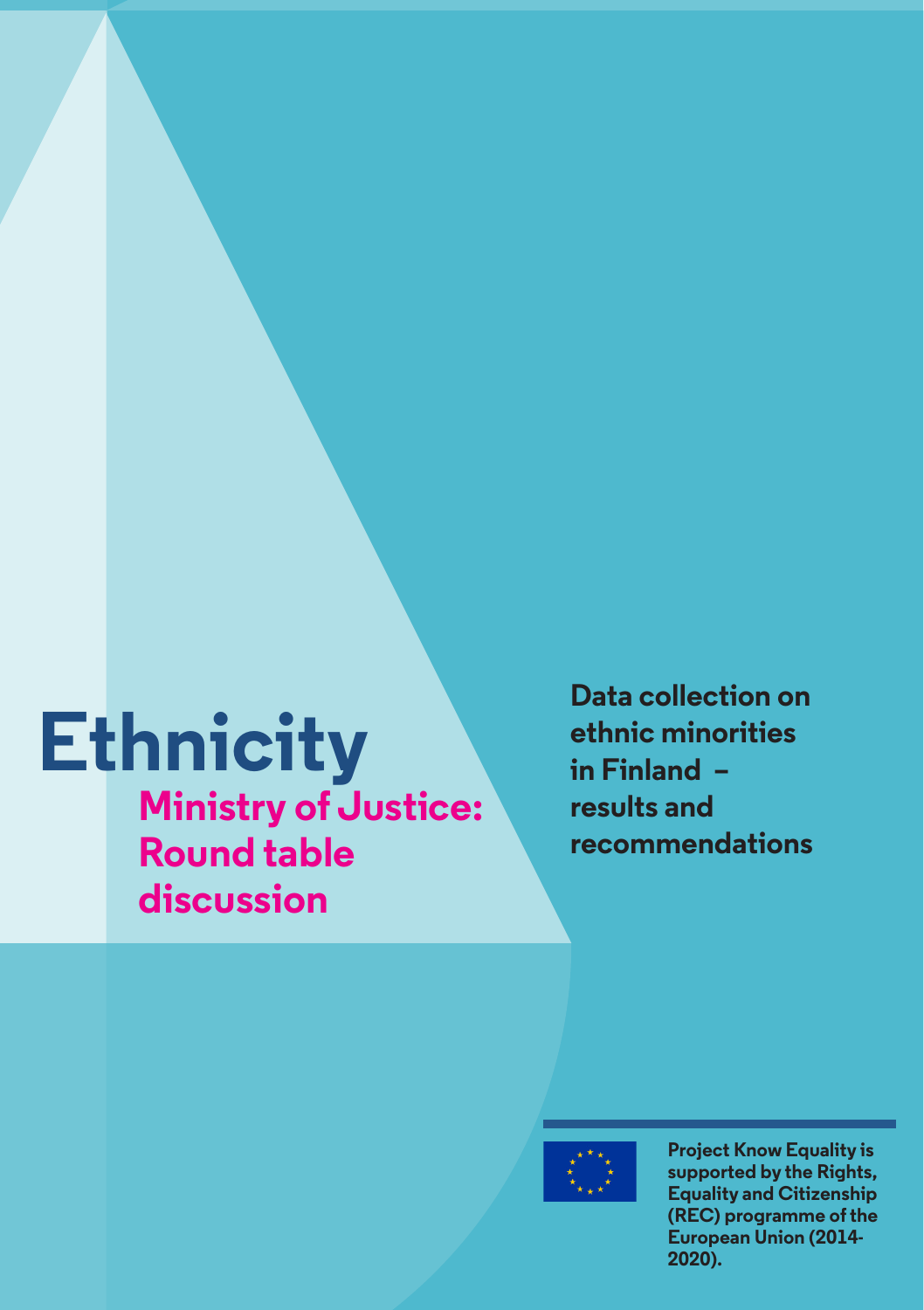**Information is an effective tool in combating racism and discrimination. The purpose of data collection is to chart the extent of the phenomenon and make racism and discrimination visible. Reliable information is needed for developing appropriate practices and policies to combat racism and discrimination.**



This leaflet is based on a November 2021 round table discussion concerning gathering of information on ethnic minorities\*, the identified information needs, methodological challenges and points for improvement. In which respects is there too little information related to ethnicity? And what kind of representations are maintained in society regarding ethnicity? How should ethnicity be addressed in surveys to ensure that the findings are reliable, of high quality and also ethical? These were among the questions addressed in the discussion.

*\* Separate sessions will be held on the development of information gathering concerning the Sámi and Roma, and the findings will be published in 2022.*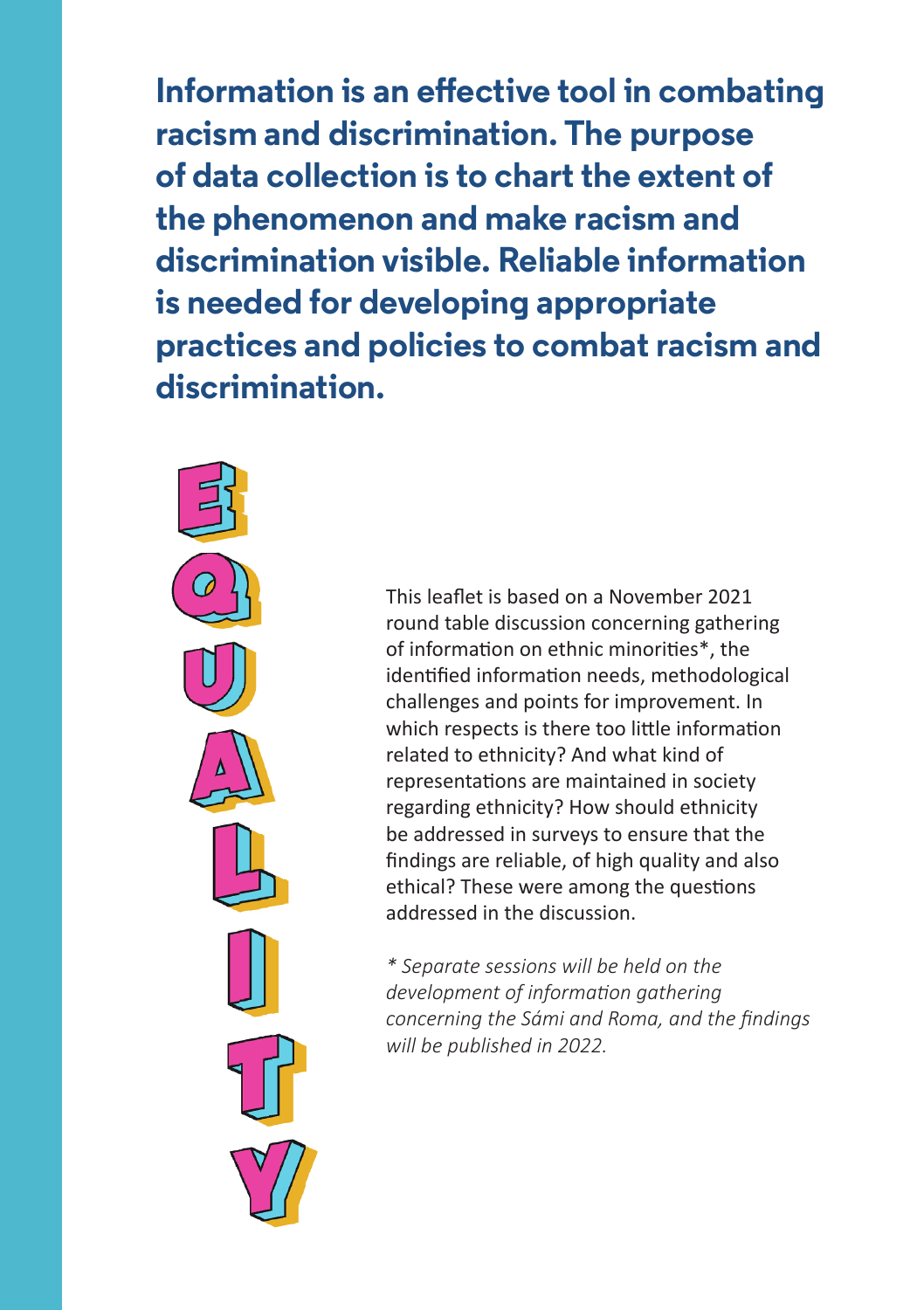# **Required information:**

- Quantitative information on the prevalence of racism and discrimination
- Information on the categories used for selfidentification and on research uses of the information obtained
- Quantitative information on ethnicity and race from various sources
- Information concerning the experience and impacts of racialisation
- Information on the prospects for registering ethnic background or more than one language
- Information on intergenerational differences in experiences and views concerning discrimination and ethnicity
- Information on racism arising in services and social structures
- Information on multiple and intersectional discrimination
- Information on discrimination based on skin colour
- Information on the impacts of racism on the mental health and wellbeing of its targets
- Information on the consequences of racism for employment and on racism in the world of work
- Information on inequitable or discriminatory treatment in the operations of security authorities
- Information on racism in public spaces such as public venues and social media
- Information on discriminatory algorithms, criteria and categorisations based on artificial intelligence
- Information on representations in teaching materials, art and other cultural products